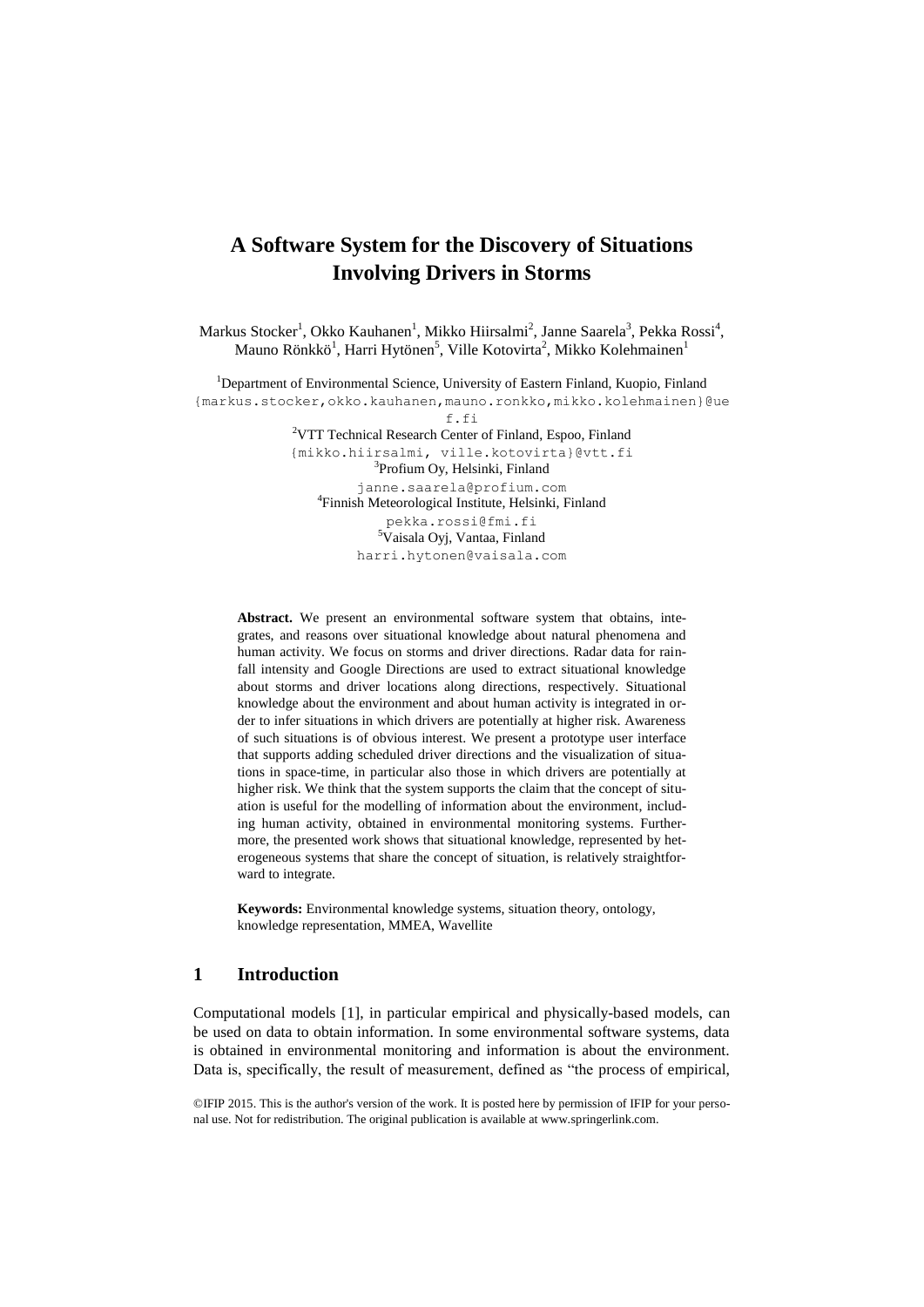objective, assignment of numbers to properties of objects or events of the real world in such a way as to describe them" [2]. To automatically sample physical properties at high spatiotemporal resolution, measurement is often implemented by environmental sensor networks.

An environment monitored in space-time can be abstracted as structured parts of reality, in other words situations [3]. The Situation Theory, developed in the 1980s by Barwise and Perry [4] and Devlin [3], proposes a mathematical ontology for information about situations. A situation is said to support infons, whereby and infon is a tuple consisting of a relation, a set of objects, and the polarity to state whether or not the objects stand in the relation. Environmental phenomena, including humans in activity, are objects. Such objects have attributes and stand in relation to each other.

Models can be used on measurement data to obtain information about situations. The term *situation* can serve as the most abstract concept in a framework that models information about structured parts of reality monitored in space-time. We present the application of such a framework, called Wavellite, to the modelling of situations with storms and driver locations as the objects. The resulting system reasons over situational knowledge to detect those in which storms and drivers overlap in space-time. Such situations are of interest because people may be at higher risk of accident.

The contribution of this work is two-fold. First, together with our related work [5, 6], we underscore the suitability of the notion of situation for the modelling, i.e. explicit representation, of situational knowledge obtained using models from processed data collected and managed by environmental monitoring systems, possibly building on environmental sensor networks. Second, we present the integration of situations with information about the environment (storms) and situations with information about human activity (driver locations). The application suggests that the notion of situation is suitable not only to model situational knowledge about the natural environment but also situational knowledge about human activity occurring in the built environment. The application arguably supports the claim that to share the concept of situation among heterogeneous environmental monitoring systems facilitates situational knowledge processing, including integration and reasoning.

# **2 Materials and Methods**

The presented system builds on the Measurement Monitoring and Environmental Assessment (MMEA) Platform,<sup>1</sup> the Profium Sense<sup>2</sup> semantic technology-based software platform, and Wavellite.<sup>3</sup> The MMEA Platform is a software infrastructure for the collection, storage, processing, and distribution of (processed) observation and forecast data resulting in environmental monitoring. The platform implements an Enterprise Service Bus (ESB) based architecture and was developed within the Finnish MMEA CLEEN/SHOK research program.

l

<sup>1</sup> http://mmea.fi/

<sup>2</sup> http://www.profium.com/en/profium-sense

<sup>3</sup> http://www.uef.fi/en/envi/projects/wavellite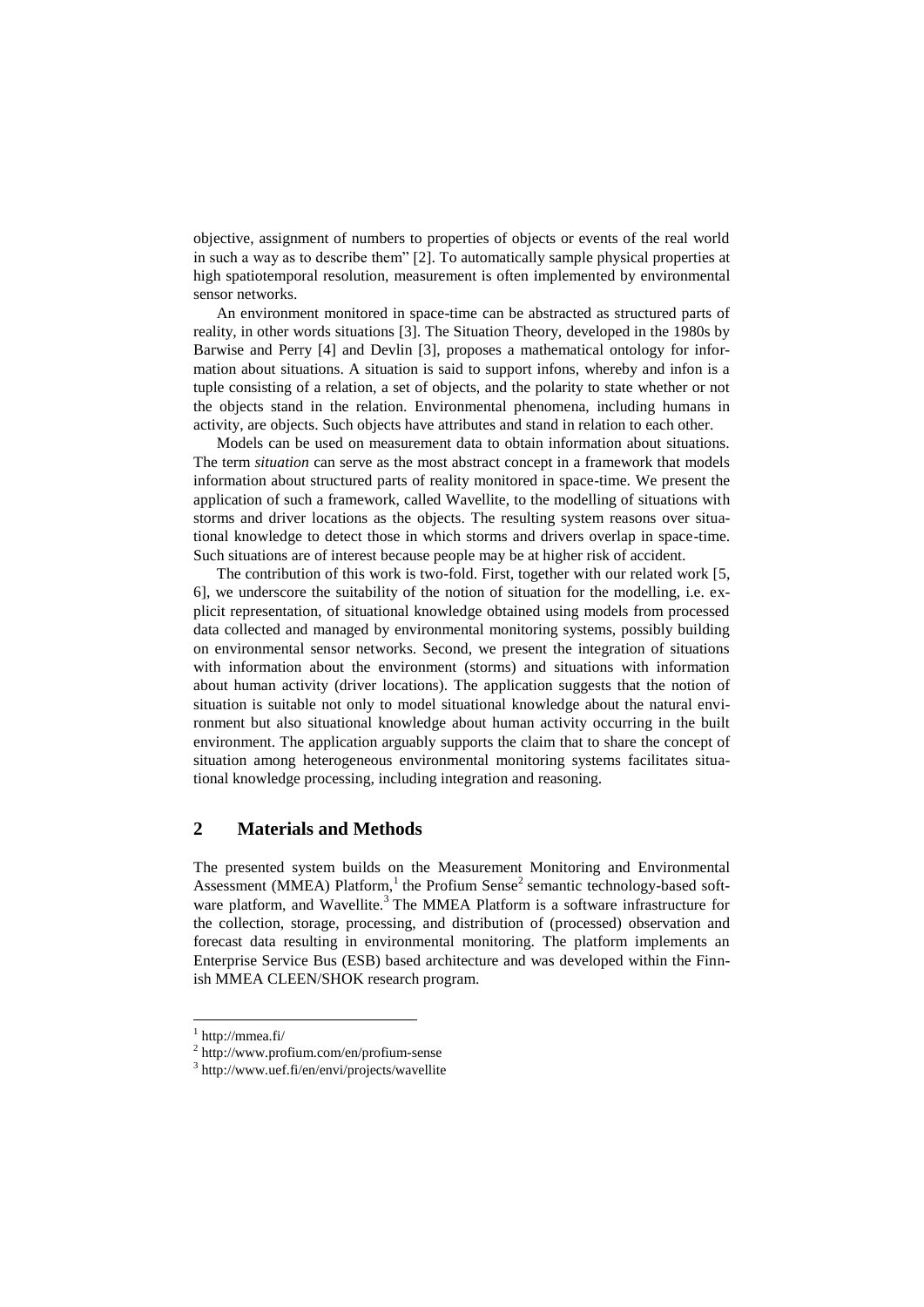In this work, the MMEA Platform handles the collection and processing of data and initiates situational knowledge extraction. The platform also powers the user interface. Profium Sense serves as RDF database for the persistence and retrieval of situational knowledge. Wavellite is a software framework for situation awareness in environmental monitoring. It supports the collection and processing of data, specifically data of environmental sensor networks, and the representation of situational knowledge acquired from data using models, in particular empirical (data-driven) and physically-based environmental models. In this work, Wavellite builds on top of the MMEA Platform, reuses platform functionality and extends it with situational knowledge extraction and representation.

We use radar data for the reflectivity of rainfall intensity in Finland. Radar data is obtained by the Finnish Meteorological Institute (FMI) and is made available by FMI as GeoTIFF encoded images via its Open Data INSPIRE-compliant interface.<sup>4</sup> FMI also provided a MATLAB script that implements an algorithm for the extraction of storm polygon data from radar data. Because the MMEA Platform uses Octave, $5$  we implemented the MATLAB program logic as Octave script. Given a scheduled driver direction (consisting of departure time, origin, and destination) we use Google Directions<sup>6</sup> to obtain (alternative) routes, driving distance and estimated driving time.

The MMEA Platform continuously (configurable time interval) retrieves radar data and processes it to extract polygon coordinate data. Polygon data is Well-Known Text (WKT) encoded and wrapped in MMEA observation messages, which are published to the ESB for further processing. We implemented a Wavellite derivation reader, i.e. the component of the Wavellite architecture that reads Wavellite dataset observations, as ESB listener for MMEA observations messages containing storm polygon data. Upon incoming message, the derivation reader converts the MMEA observation message to a Wavellite dataset observation with two component properties, one for time and one for the WKT polygon data. Wavellite dataset observations are then processed by a Wavellite situation engine, i.e. the component of the Wavellite architecture that represents situations with knowledge extracted from dataset observations. For storms, situations  $s_{sa}$  support the infon

$$
\ll storm-at,s,t,l,1 \gg
$$

where  $\dot{s}$ ,  $\dot{t}$ , and  $\dot{l}$  are parameters for a storm, a temporal location, and a spatial location, respectively. Given a dataset observation with component properties for spatiotemporal locations it is thus straightforward to map dataset observations to situations by anchoring a new individual (representing the storm) to  $\dot{s}$  and the temporal and spatial locations of the dataset observation to  $\dot{t}$  and  $\dot{l}$ , respectively. The infon states j that at time anchored to  $\dot{t}$  the storm with identifier anchored to  $\dot{s}$  covers the spatial region delineated by the polygon anchored to  $l$ . j

l

<sup>4</sup> https://en.ilmatieteenlaitos.fi/open-data

<sup>5</sup> https://www.gnu.org/software/octave/

<sup>6</sup> https://developers.google.com/maps/documentation/directions/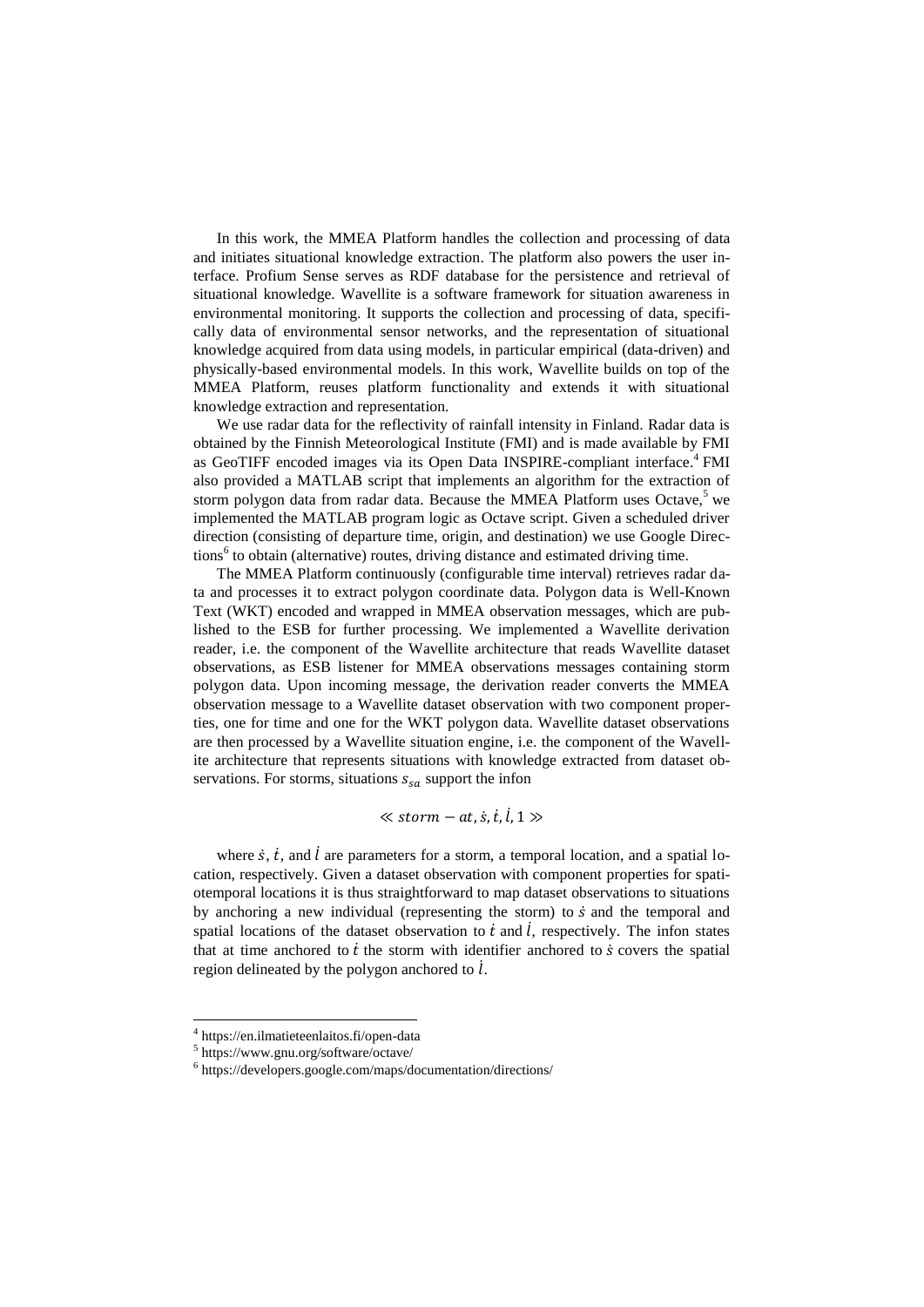Upon user registration of a scheduled driver direction – consisting of origin, A, destination, B, and departure time – a component of the MMEA platform uses Google Directions to obtain a route, r, between A and B. Given r, the component computes route segments and driver location for each segment. The component uses locations for which there exist situations  $s_{sa}$  to segment the route. It is thus temporal locations at which radar images are obtained, or at which storm situations are projected, that determine time steps. For driver locations, situations  $s_{da}$  support the infon

$$
\ll
$$
 driver – at,  $\dot{d}$ ,  $\dot{t}$ ,  $\dot{l}$ , 1  $\gg$ 

where  $\dot{d}$  is a parameter for a driver and  $\dot{t}$ ,  $\dot{l}$  are parameters for temporal and spatial locations, respectively. The infon states that at time  $t$  the driver  $d$  is located at  $l$ . Users can register driver directions using the prototype Web user interface.

A reasoning component of the MMEA Platform uses situations  $s_{sa}$  and  $s_{da}$  to discover situations  $s_{hr}$  that support the infon

$$
\ll
$$
 higher  $-$  risk,  $\dot{d}$ ,  $\dot{t}$ ,  $\dot{l}$ ,  $1 \gg$ 

which states that the driver  $\vec{d}$  is in a higher risk situation at temporal and spatial locations  $\dot{t}$  and  $\dot{l}$ , respectively. The parameter  $\dot{l}$  for spatial location is optional in this j infon, as it can be obtained from the situation with driver-at-relation infon with same objects anchored to parameters  $\dot{d}$  and  $\dot{t}$ . Situations  $s_{hr}$  are of interest to drivers.

The discovery of such situations is implemented as SPARQL [7] queries that leverage on Profium Sense support for quantitative spatial reasoning and qualitative spatial relations in SPARQL queries. Specifically, the query is for situations with stormat-relation infon and situations with driver-at-relation infon with same temporal locations and driver spatial location *inside* storm spatial location.

Of particular interest in this system is situation *projection*. The projection of situations  $s_{da}$  is trivial, as it amounts to the registration of a point of departure at some future temporal location. The projection of situations  $s_{sa}$  is, however, more complex. Indeed, the task amounts to forecasting the future spatial location of storms. As a proof of concept, we have implemented Octave program logic to support forecasting storms. The method uses temporal clustering [8] and recursively searches for matching storms in consecutive radar images to form storm tracks over time. At each time step, a storm has no predecessors if it just formed; one predecessor if it has a defined path from the previous time step; more than one predecessor if several storms have merged together since the previous time step; or it disappeared. A storm can progress in one direction or multiple directions, if it has split into different storms [9]. For each storm track, the method then fits a suitable model to observed storm centroids and projects the storm using the model. The weighted linear regression model assigns smaller weights to older observations in order to make projection more sensitive to newer observations. The direction vector of the storm centroid is used to displace all storm polygon vertices.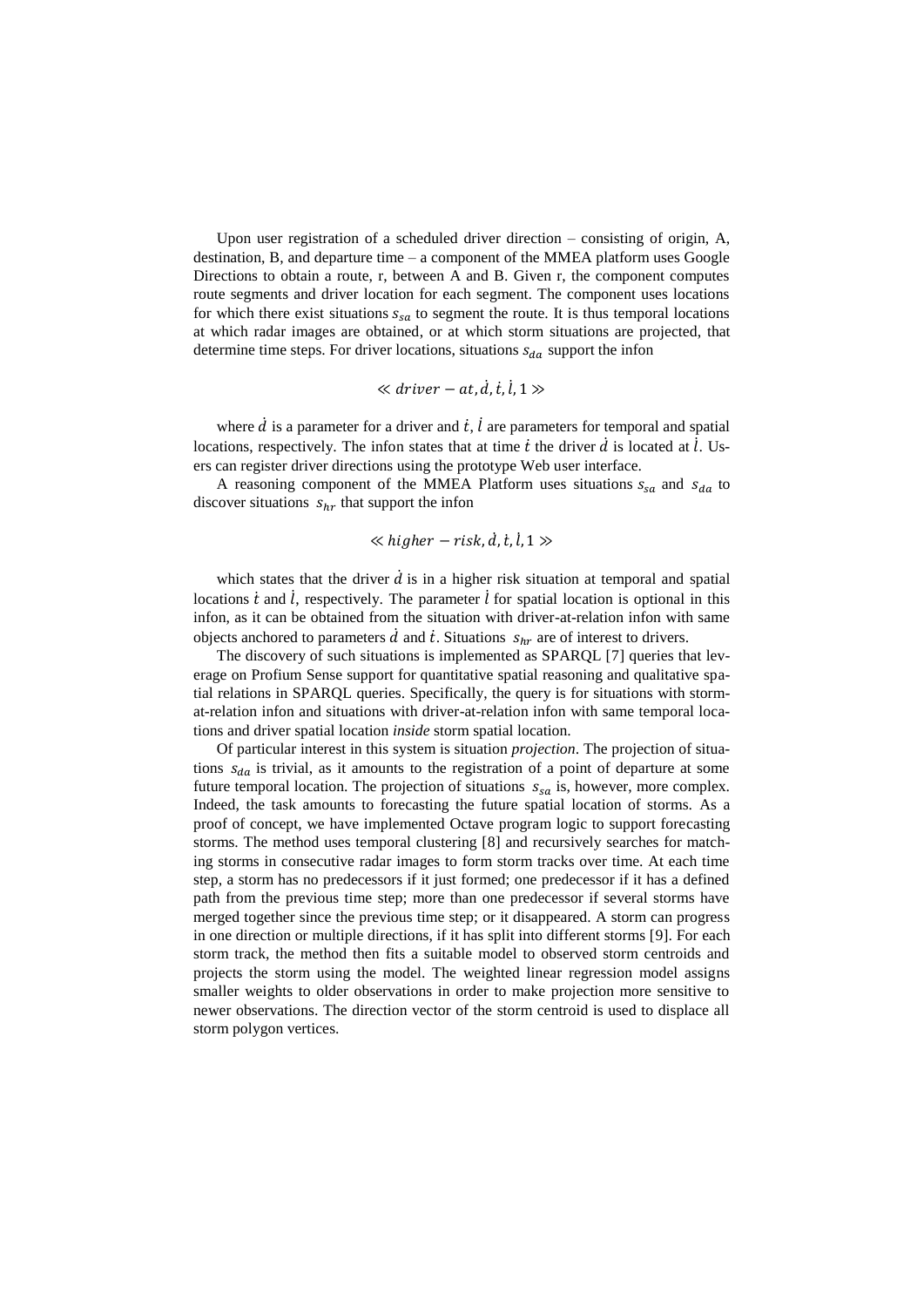The Web graphical user interface is a JavaScript client that makes use of OpenLayers,<sup>7</sup> jQuery,<sup>8</sup> Google Direction Service,<sup>9</sup> and a Web service for communication with the MMEA Platform (retrieval of situations and addition of directions). In Wavellite, situations are individuals, instances of the class Situation. The class is defined in the Situation Theory Ontology (STO) [10] and reflects Situation Theory semantics. Thus, Wavellite builds on Semantic Web technologies, in particular the Resource Description Framework (RDF) [11] and the Web Ontology Language (OWL 2) [12]. Wavellite interacts with Profium Sense to store and retrieve RDF.



**Fig. 1.** Overview of the Web graphical user interface. Situations are shown animated on a map according to simulation parameters (start and end time). On the right hand side, new directions can be added. Visible are situations at 17:50, including a large storm and the location of a driver (circle) on a direction from Turku to Kuopio. The direction is highlighted.

l

<sup>7</sup> http://openlayers.org/

<sup>&</sup>lt;sup>8</sup> http://jquery.com/

<sup>9</sup> https://developers.google.com/maps/documentation/javascript/directions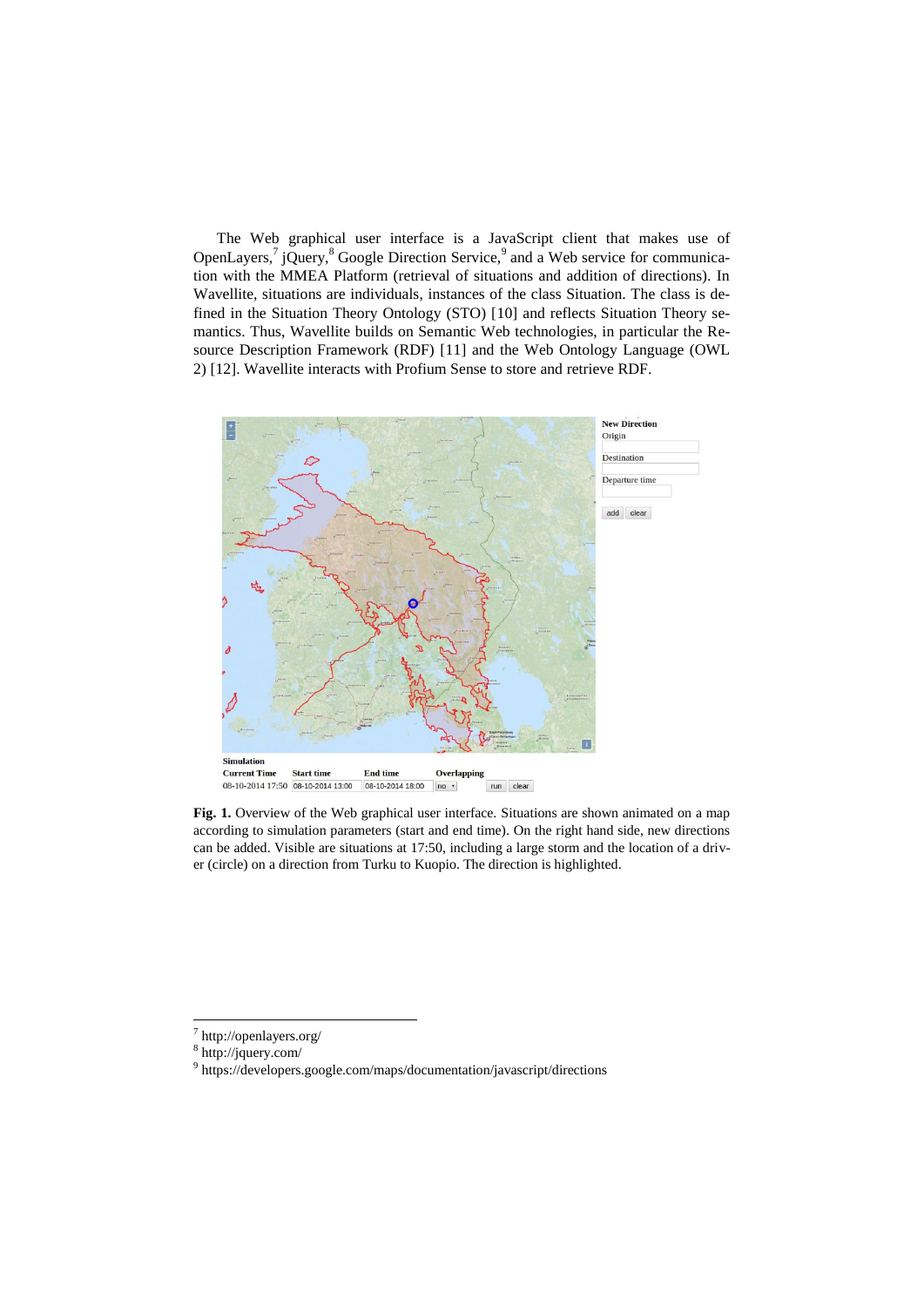

**Fig. 2.** Examples for situational knowledge visualization for storm and driver locations at several points in time on October 10, 2014, between 13:00 and 18:00. At 14:15, Figure (a), a driver travelling from Turku to Kuopio is within the storm. A second driver travelling from Kuopio to Tampere is not. The storm has left Turku and is over Helsinki. At 15:55, Figure (b), a third driver travels from Tampere to Helsinki and is not affected by the storm. The storm is approaching Kuopio. At 17:00, Figure (c), the driver travelling to Helsinki had arrived. The driver travelling from Kuopio to Tampere exited the storm. The storm is now over Kuopio.

#### **3 Discussion**

The system operates in near real-time and populates the RDF database with situational knowledge, which can be visualized. Figures 1 and 2 provide examples.

Upon user registration of an origin (e.g. Kuopio) and a destination (e.g. Tampere) for a scheduled driver direction starting at temporal location  $t_l$ , the system segments the route and computes situations  $s_{da}$ . Given situations  $s_{da}$  and  $s_{sa}$ , we can create visualizations such as the map shown in Figure 1 where the driver location (circle) is shown along the direction between Kuopio and Tampere and the spatial location of the storm is shown as polygon. The system reasons over such situational knowledge to discover higher-risk situations in which the driver location and storm location overlap in space-time. Figure 2 visualizes several higher-risk situations. Drivers may want to be aware of such situations.

Figure 2 shows situations at three time steps on October 10, 2014: at 14:15, Figure  $2(a)$ ; at 15:55, Figure  $2(b)$ ; and at 17:00, Figure  $2(c)$ . The relatively large storm is moving south-west to north-east from Turku to Kuopio. At the same time, several drivers are located along directions, Turku-Kuopio, Kuopio-Tampere, and Tampere-Helsinki. At various times, drivers overlap the storm. Only the driver directed from Tampere to Helsinki is never in a higher-risk situation.

The presented software system is a proof of concept. The aim was to demonstrate the integration of situational knowledge obtained from heterogeneous data sources using a set of technologies, including the MMEA Platform, in an environmental monitoring context. However, with further development the system could mature so that it can be deployed for active use.

Drivers are perhaps the obvious potential interest group for such a system. Directions scheduled in a calendar could be automatically 'safety checked' hours prior to departure. The system could inform drivers accordingly. For end consumers, such as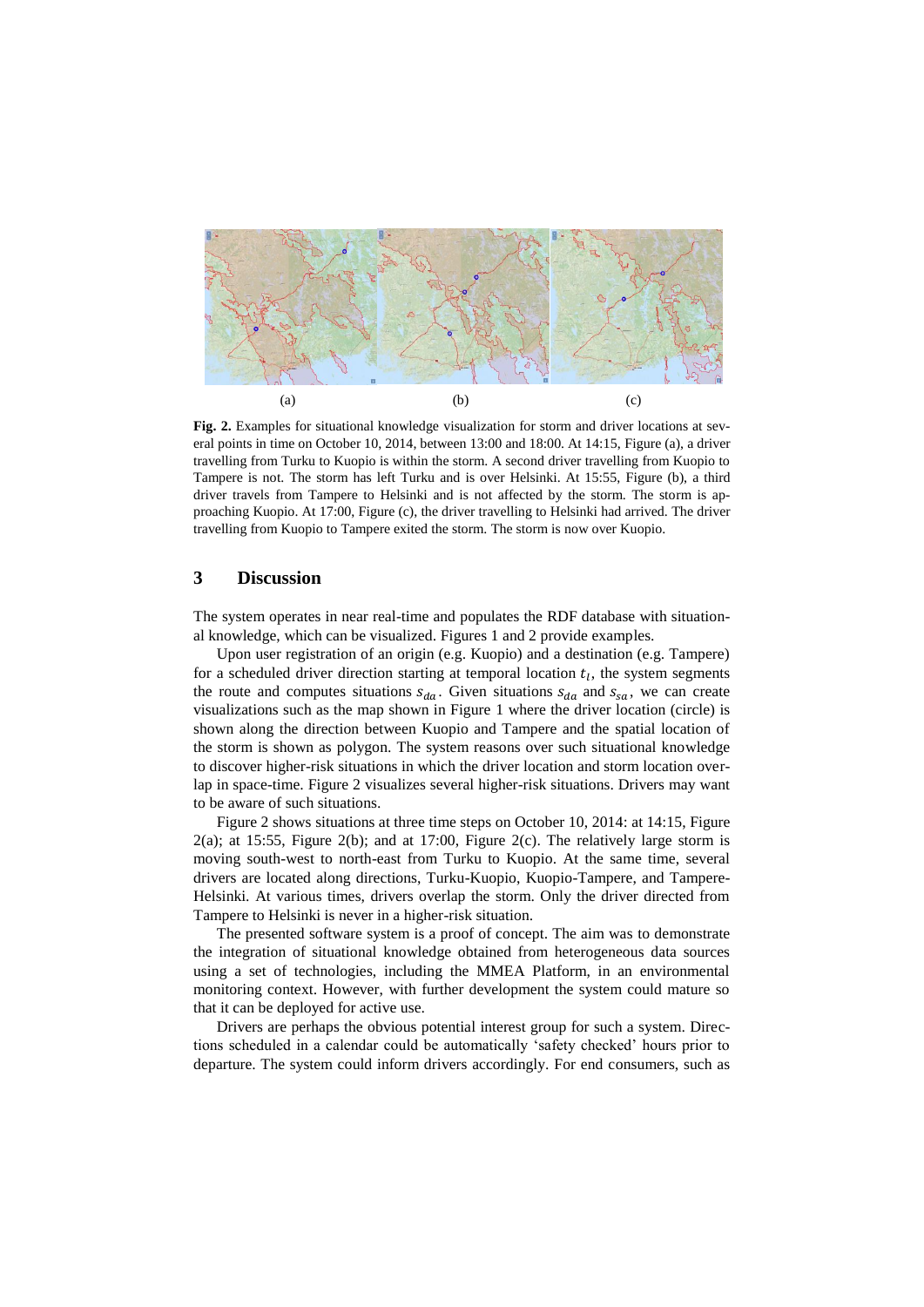drivers, mobile applications may be of particular interest. The presented Web graphical user interface is a lightweight JavaScript application. It communicates via HTTP requests with map, direction, and situation services, which implement the bulk of the program logic. Thus, developing a graphical user interface for mobile platforms should be fairly trivial.

The current system can also be extended to integrate more situational knowledge, and thus improve situation awareness [13]. For instance, during winter road conditions are critical. In addition to snow storms, of particular interest is situational knowledge for road sections that may be covered with ice, of poor visibility, or congested. Such information is likely to result from data processed by different systems. However, because of the shared ontology, the integration of situational knowledge would be as straightforward as in the case presented here.

Google Directions suggests alternative directions. This feature can be exploited when higher-risk situations are discovered. For such situations, the system can notify drivers and suggest (1) alternative directions with same departure time, (2) same direction with earlier or later departure time, or (3) to postpone travelling altogether if no direction can be scheduled for which the driver will not find herself involved in a higher-risk situation.

Critical for future work, in particular work that aims at a mature system deployable for active use, is the evaluation of situation projection. This can be achieved through analysis of how well forecasts agree with observations, which requires the construction of a dataset that appropriately aligns storms in space-time. Of particular interest is the comparison of storm polygon centroids and storm spatial extent. Uncertainties related to storm development could be modelled explicitly. Instead of projecting storms along a line, or path, a system that takes uncertainties into account could project storms along regions that widen the further the projection is in space-time. Rather than to search for higher-risk situations along a line, the system could thus search for such situations in the region in which a storm will likely be. Naturally, such a search is computationally more demanding. Further issues need to be addressed in work that aims at a system deployed for active use, including liability in case of system failure. Such concerns are however beyond the scope of this paper.

Route planning is an old problem and algorithms have been developed that are constraint aware. For instance, authors have proposed estimating the cost of travelling through particular grid cells, whereby factors such as weather conditions can influence the cost value [14]. In [15], the authors present a personalized mobile traffic information system capable of handling weather information, including rainfall.

There exist online services for road trip planning that include weather information. For instance, AccuWeather<sup>10</sup> supports this feature. Together with the direction, the service shows (forecast) weather at various locations along the direction. The Weather Channel<sup>11</sup> offers a similar feature. Aside the obvious difference between weather and storms as well as the nature of the data involved, the main novelty here is arguably in technologies that support the explicit representation of situational

 $\overline{\phantom{a}}$ 

<sup>10</sup> http://www.accuweather.com/en/driving-directions-weather

<sup>11</sup> http://www.weather.com/travel/trip-planner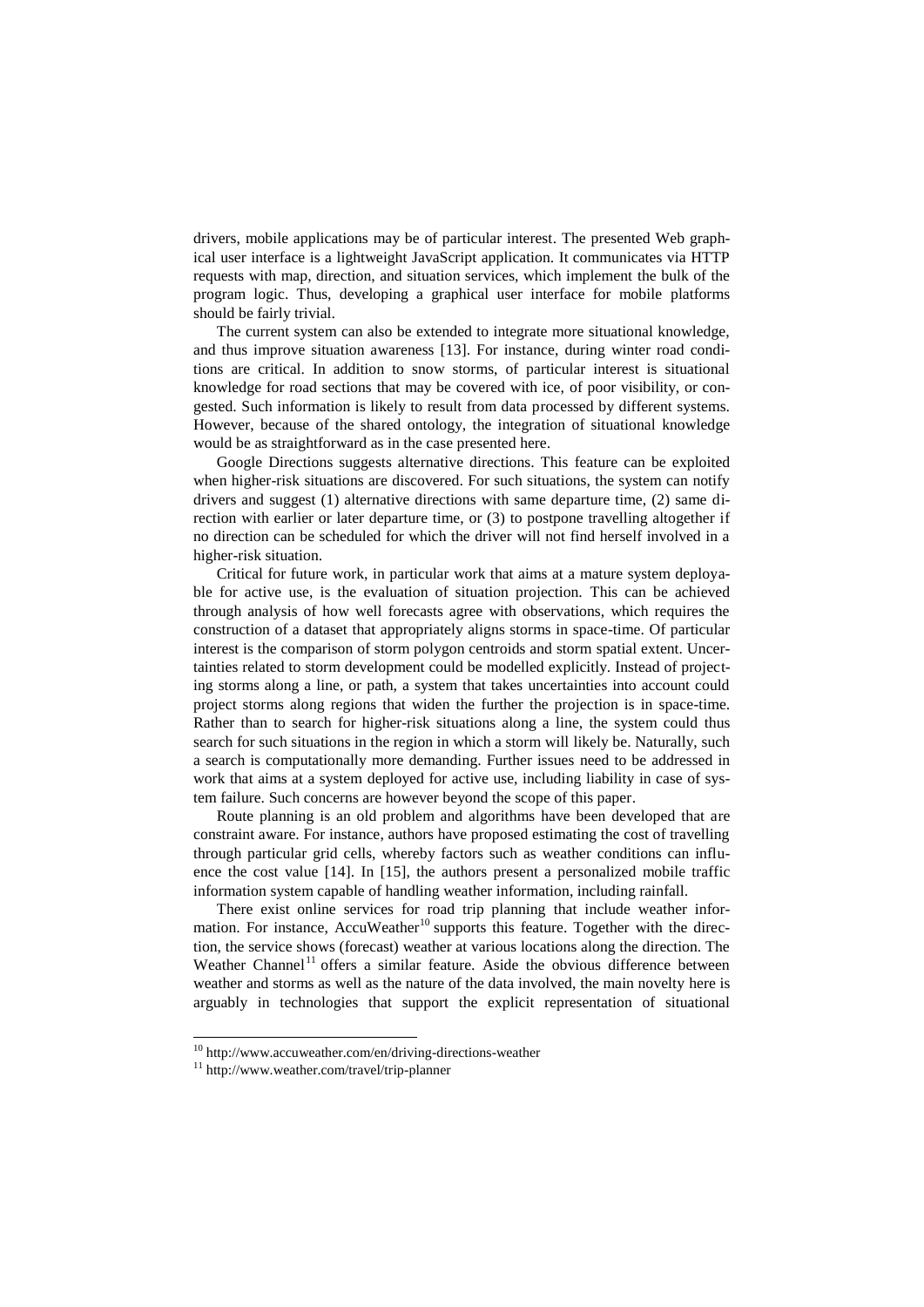knowledge with machine readable and interpretable semantics specified in ontologies that can be shared among heterogeneous environmental monitoring systems.

### **4 Conclusion**

We presented an environmental software system that obtains, integrates, and reasons over situational knowledge about storms and driver directions. As such, the system demonstrates the integration of situational knowledge about natural phenomena and situational knowledge about human activity. All knowledge is represented explicitly. As a consequence, the system can manipulate situational knowledge. Spatio-temporal situation reasoning is an example for such manipulation. As we demonstrated, inferring situations in which drivers are at higher risk can be achieved by means of a simple SPARQL query. The work underscores the suitability of the concept of situation, as defined in Situation Theory, for the modelling of situational knowledge obtained using computational models from processed data collected and managed by environmental monitoring systems.

A thorough discussion of the advantages and disadvantages of the presented system could be valuable. However, such an evaluation requires at least one comparable system that uses a different set of technologies. We currently do not have such a comparable system. Aside from the discussed advantages, a disadvantage of the presented system may be the potentially large number of generated RDF statements. However, such concerns need to be addressed primarily by the RDF database.

Naturally, the described system could be extended to include situations of various other types that are of interest to driver Situation Awareness [13, 16]. For instance, situations involving road sections possibly covered with ice may be of interest. It is trivial to see how such additional situational knowledge can be integrated in the present system. Other directions for future work include the development of mobile applications and the integration with driver assistance systems.

#### **Acknowledgements**

We thank the Finnish Funding Agency for Technology and Innovation (TEKES) and the Academy of Finland for funding this research. This work has been carried out in TEKES funded CLEEN SHOK programme "Measurement, Monitoring and environmental Assessment" (MMEA, decision number 427/10) and in the Pathway project funded by the Academy of Finland.

#### **References**

1. Mulligan, M., Wainwright, J.: Environmental Modelling: Finding Simplicity in Complexity, chap. Modelling and Model Building, pp. 7-73. John Wiley & Sons, Ltd (2004)